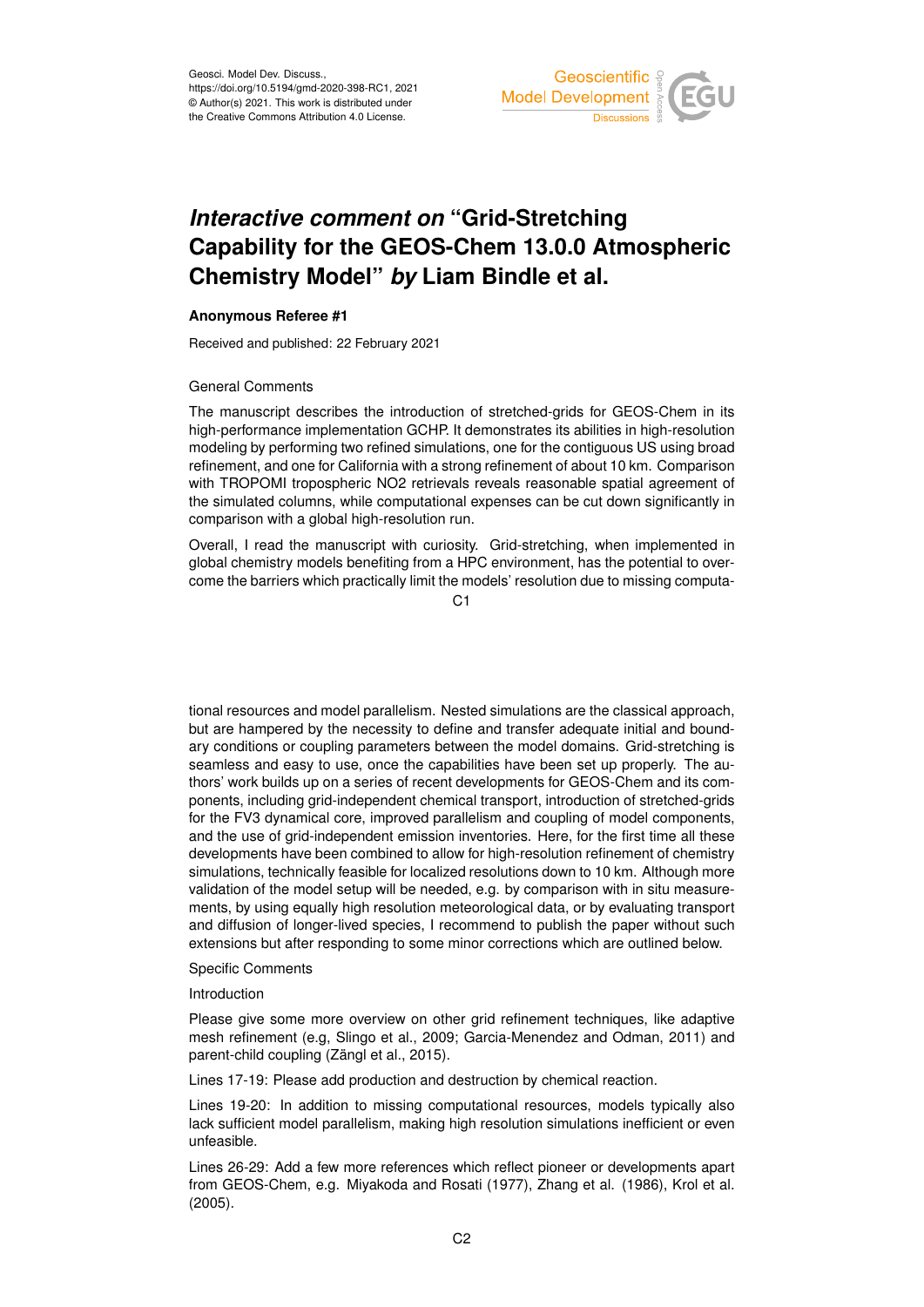Development of Stretched-Grids in GEOS-Chem

For better orientation to users not familiar with GEOS-Chem: Please add an overview of used cubed-sphere sizes together with an estimate of model resolution in km. This can be given as a table or as a formula if apllicable.

Line 60: Refences should be given already in the introduction.

Lines 64-65: Add references to Rienecker et al. (2008), Todling and El Akkraoui (2018).

Lines 81-82: Re-formulate this sentence. A rotation in latitude (longitude) direction must result in a new target latitude (longitude).

Lines 115-116: Re-formulate this sentence: "A constraint for S, such that the refined domain diameter is greater than wtf . . ."

Line 126: While the constraints given in this section are clear to me, I cannot follow the choice of C104 here. How is this number derived?

Lines 128-131: All emissions presented here are for the US only. What about emissions outside this region? They may play a role for transported species.

Lines 130-131: Add reference to van der Werf et al. (2017).

Lines 145-149: This rather short section raises expectations, that either you will explain next the prototype simulation or the benchmarking code, but you don't follow this path further. Either this section needs to be extended by some more details or even more shortened.

Lines 154-156: If I understood correctly, you chose a stretch factor of 2.4 to achieve a similar resolution of C96-global and C96e-NA over the US. The target point is chosen so that the grid boxes have minimal overlap over the US. Please state this more clearly.

Lines 162-166: Have all simulations been performed using exactly the same time step, vertical resolution, meteorological and chemical input data?

C3

Stretched-Grid Case-Studies

Lines 171-173: I would not call this an assimilation of meteorological data into GEOS-Chem, as the text suggests, it's rather a kind of nudging.

Lines 198-201: For readers not familiar with US geography: Please specify location and type of source for emissions at "Four Corners" and "near Denver". I argue these emissions are from large power plants. Both locations could also be marked in Fig. 6.

Lines 210-211: Can you give a reference?

Lines 211-214: It should be noted here that a resolution of 9-10 km is at the lower edge of what can be simulated using traditional model physics parameterizations.

Lines 216-217: It would indeed be interesting to compare your simulations with a run using meteorological input with higher horizontal, vertical, and temporal resolution.

Line 224: Is any spinup used for this simulation?

Lines 225-228: Please mark less well known cities in Figure 8.

**Conclusions** 

Lines 241-242: Which grid methods exactly can be used by GEOS-Chem?

Appendix A

Line 261: Is it possible to give a formula for deriving the average resolution?

**Figures** 

Figure 1: You could add for illustration, that the number of grid faces is always 6.

Figure 3: "C94-global" can be omitted in the lower panel.

Figure 4: Chemical species are given in mixing ratios, not as concentrations. Please specify mole mole-1 or kg kg-1.